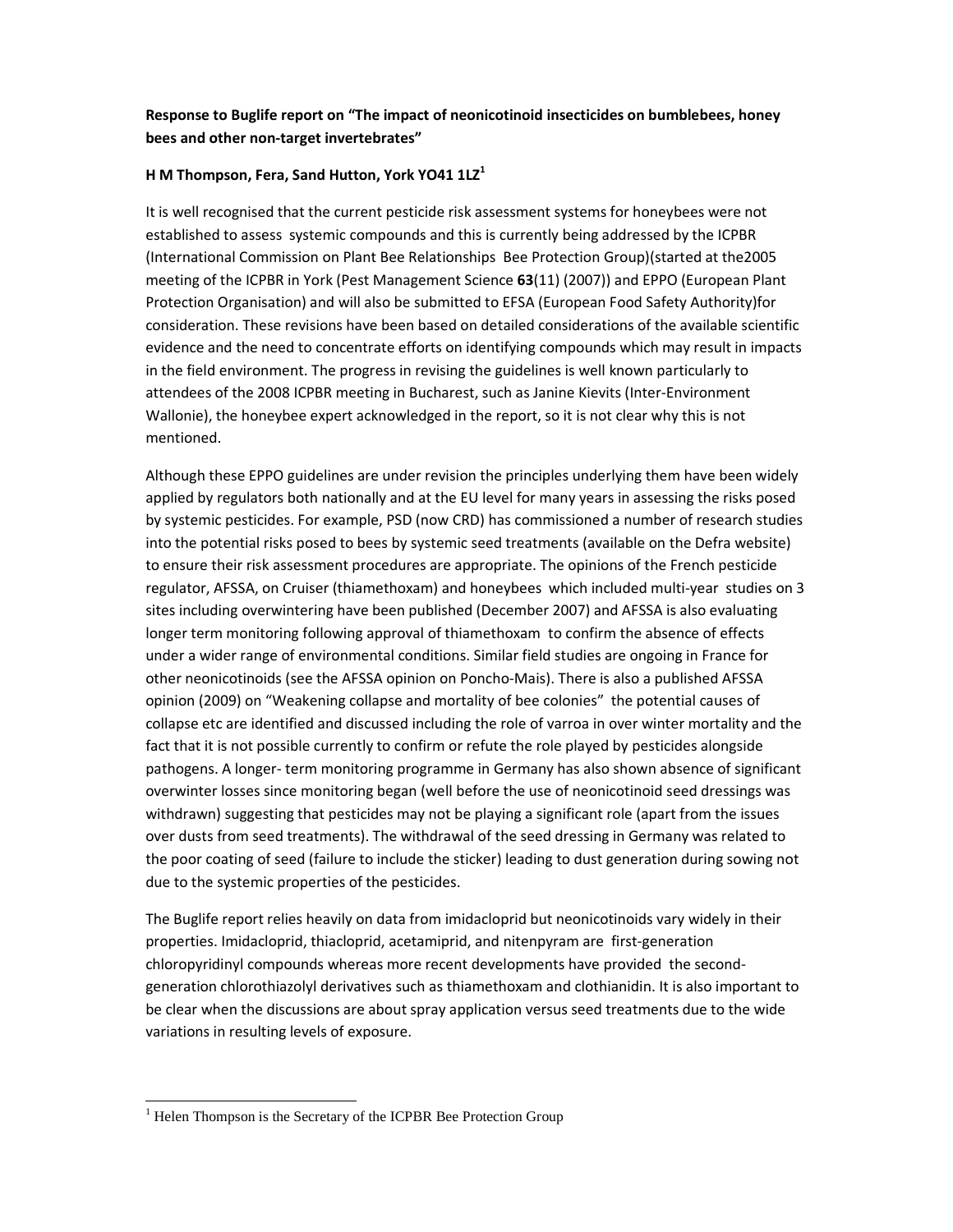The report contains a number of mis-conceptions. It makes regular reference to the lack of independent research - much of the work reported in the DAR (Draft assessment Report) will have been undertaken by independent laboratories and not directly conducted by the agrochemicals company. All the primary data used in risk assessment is required to be conducted to GLP (Good Laboratory Practice), an OECD independently monitored quality assurance system (which in the UK is a legal statutory instrument) that is required for the generation of all safety data. The report also states that there are only EPPO standards for tier 1 studies- this is not true for honeybees where there are guidelines for semi-field, field and brood higher tier studies. These guidelines include sublethal effects through assessments of adult bee foraging, behaviour at the hive and colony assessments of levels of bees, stores and brood (which would identify the population declines referred to). The French CEB230 guidelines for assessing pesticide effects on honeybees also include examples of the types of effects on foraging behaviour which should be assessed. The recent revisions proposed by ICPBR to update the EPPO honeybee risk assessment take into account the properties of systemic compounds and the need for longer- term exposure to demonstrate presence or absence of effects at the field scale. The most robust data is generated by well designed field experiments rather than a plethora of laboratory studies which are undertaken at predicted environmental levels or greater rather than under real exposure scenarios.

The report quotes residue levels of systemic pesticides "predicted to be present in the UK countryside" but does not provide the information underlying this statement. The residue levels quoted in the review are primarily from other EU member states which may register higher rates (due to different pest pressures) . Certainly the rates used on seed should be quoted alongside the actual levels in pollen and nectar to assess their representativeness to UK conditions as without this extrapolation is difficult.

The issues surrounding dusts from seed dressing were discussed at the ICPBR in relation to incidents in France and Germany. EFSA has also raised awareness of the issues at national levels. Both France and Germany are addressing this through minimising dust in air, improved seed coating requirements and venting of systems into the soil. It is generally considered more appropriate to minimise dust and thus environmental exposure in all compartments rather than develop a detailed risk assessment for it.

The report states that there is greater ecological risk from long- term exposure from systemic treatments than direct exposure. However the report contains no data to support this- the only relevant data would be those showing long term field exposure to systemics has caused effects. On the contrary, available data for imidacloprid, clothianidin and thiamethoxam show no such effects' including a number of field and semi-field tests identified in the report to assess the side effects of imidacloprid seed treatment. The paper by Cutler and Scott-Dupree on clothianidin is mis-cited – it was actually a 3 week exposure period during canola flowering (400 g ai/100 kg seed; max residue in nectar 2.24 ug/kg, in pollen 2.59 ug/kg)) followed by a longer term assessment over winter within an apiary site. There were 4 treated and 4 control fields with 4 colonies per field (i.e 16 treated and 16 control colonies) Bee mortality and longevity and brood levels were assessed for 130 days after exposure. The conclusion of the paper is "the results show that honeybee colonies will, in the longterm, be unaffected by exposure to clothianidin seed-treated canola".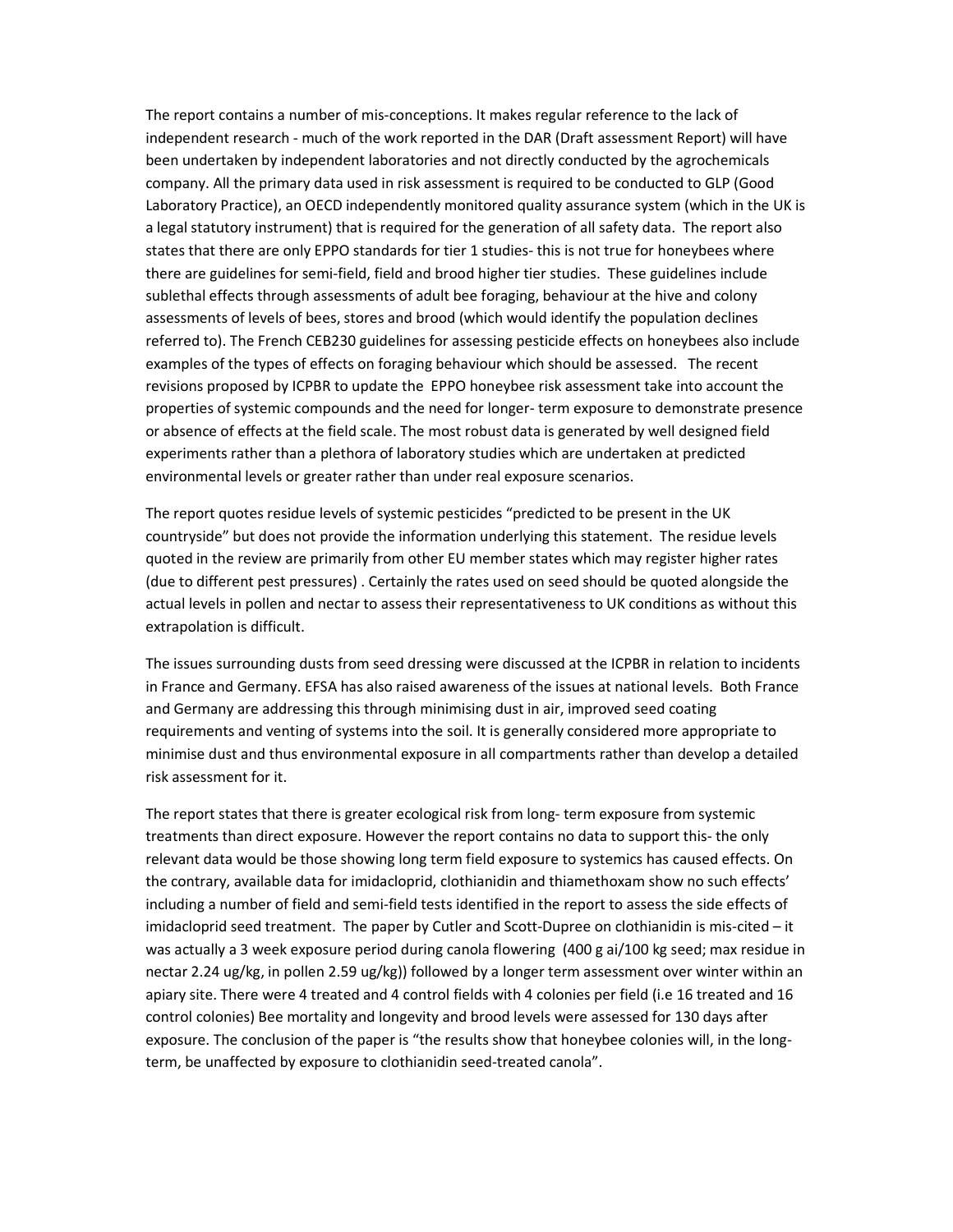The report criticises the test methods used to assess the effects of pesticides. These studies are not assessed in isolation but as part of a data package used for risk assessment. Examples cited include:

- The use of the colonies with 500 bees to assess egg laying capacity. This study should not be dismissed out of hand without seeing the detailed protocol. If the protocol was designed with a positive and negative control and the results are statistically analysed then the results are likely to be valid. In addition the study is would have formed one element of a larger data package, e.g. the DAR, rather than the sole information on which the assessment was made.
- The amount of nectar used to generate the TER. This is the lab acute LD50 study (OECD) in which the bees are exposed to treated sucrose and then fed ad lib untreated sucrose for the remainder of the study. The test is standardised to generate an acute LD50 (48hrs) with validation criteria (control and dimethoate) and is internationally recognised.
- Tunnel tests are not designed to assessed "direction learning" but to assess acute effects on foraging activity- effects on the ability of foragers to return to the hive from greater distances are assessed in field studies in monitoring the strength of colonies (which according to the DAR showed no risk)
- The author states that there is wide variation in the susceptibility of honeybee colonies this is at odds with the validation data used for dimethoate in the OECD guidelines. It is well recognised that winter bees vary in susceptibility compared with summer bees and parasite and disease pressures may affect sensitivity, as may the use of other substances in the hives (varroacides, antibiotics) by beekeepers.

The discussion on imidacloprid in the report refers to many laboratory studies but does not take into account the number of field studies which have shown no adverse impacts on honeybee colonies when studies are conducted under realistic conditions and take account of all routes of exposure (including flowering weeds) plus sub-lethal and chronic effects. The report suggests that imidacloprid inhibits the ability of the queen to lay down fat reserves and reduce survival but there are no data to support this assertion. The relevance of guttation as a route of exposure is currently being discussed by experts and an opinion (currently only available in French) has been published by AFSSA which suggests it is not a significant route of exposure, a more recent Swiss report also demonstrates no effects following exposure of bees in the field in which guttation was occurring in maize grown from treated seed.

The clothianidin discussion excludes the field study by Cutler and Scott-Dupree (2007) suggesting there are no significant effects and relies on the considerations of an unspecified "honeybee expert". For many sublethal effects identified in the laboratory there is no robust linkage to effects in the field or at the colony level (e.g. proboscis extension).

The French CST report is cited as a basis of good risk assessment however, it misused the TGD approach for PEC/PNEC in that it used an assessment factor for uncertainty intended to include inter-species extrapolation and acute to chronic whilst using chronic toxicity data for honeybees. The report reviewed tunnel studies involving flowering crops and field studies and validated these against criteria developed by the CST rather than internationally agreed guidelines (against which